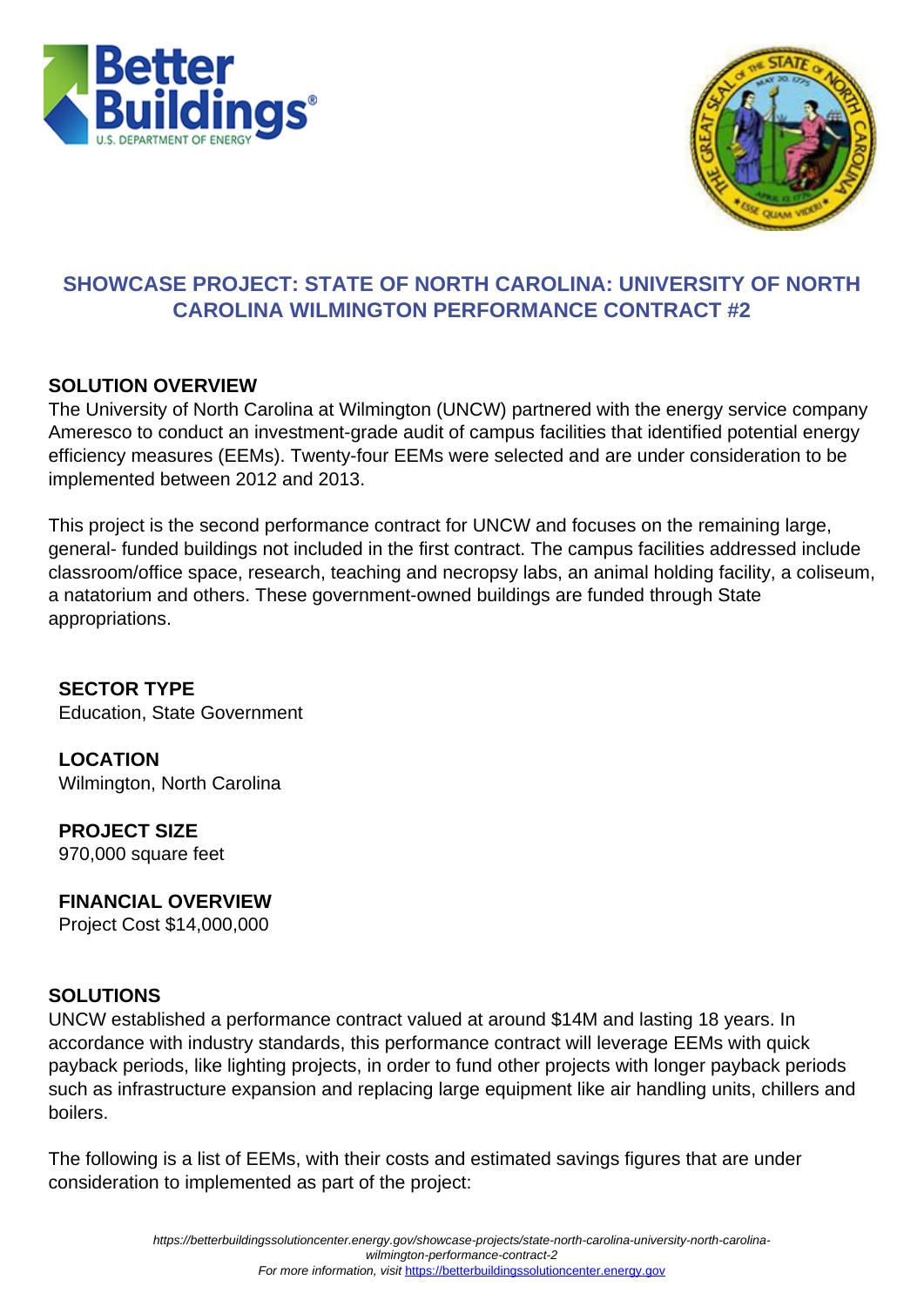- Lighting system improvements: Cost \$343,447, Savings \$99,831
- Lighting controls: Cost \$48,553, Savings \$3,331
- Tridium controls upgrade/occupancy sensors: Cost \$1,724,112, Savings \$169,597
- Meters/monitoring & reporting upgrades: Cost \$329,270, Savings \$63,148
- Expand campus centralized utilities and tie in: Cost \$2,429,839, Savings \$107,609
- Install demonstration active chilled beam system: Cost \$190,690
- Install variable speed compressor mini Dx system: Cost \$122,587, Savings \$2,545
- Boiler room piping modifications: Cost \$5,295, Savings \$376
- Chiller replacement: Cost \$240,384, Savings \$14,936
- Boiler replacement: Cost \$175,470, Savings \$1,046
- Fume hood conversions to low flow: Cost \$61,981, Savings \$40,120
- HVAC upgrades: Cost \$342,791, Savings \$21,866
- Air handling unit condensate recovery/repair: Cost \$3,046, Savings \$4,323
- Replace/repair natatorium HVAC unit: Cost \$24,864, Savings \$3,846
- Installation of condensing domestic hot water heaters: Cost \$55,811, Savings \$15,471
- Commission building: Cost \$31,455; Savings \$21,780
- Pool heating: Cost \$89,494, Savings \$16,423
- Replace steam system trask complex: Cost \$478,212, Savings \$8,419
- Co-Gen/Tri-Gen installation: Cost \$446,409, Savings \$40,965
- Window replacement: Cost \$112,024, Savings \$598
- Vending and ice machine controls: Cost \$15,495, Savings \$2,348
- Cooling tower wells: Cost \$248,033, Savings \$50,543
- Solar pool heating system: Cost \$234,858, Savings \$13,102
- Campus-wide lighting: Cost \$961,218, Savings \$66,268

Not every ECM is being implemented in each building

### **OTHER BENEFITS**

The upgrade of direct digital controls and utility meters to the individual buildings will allow the University to better monitor their buildings and maintain their efficient operation. The University will also be able to trend consumption information and explore its use in established benchmarking programs.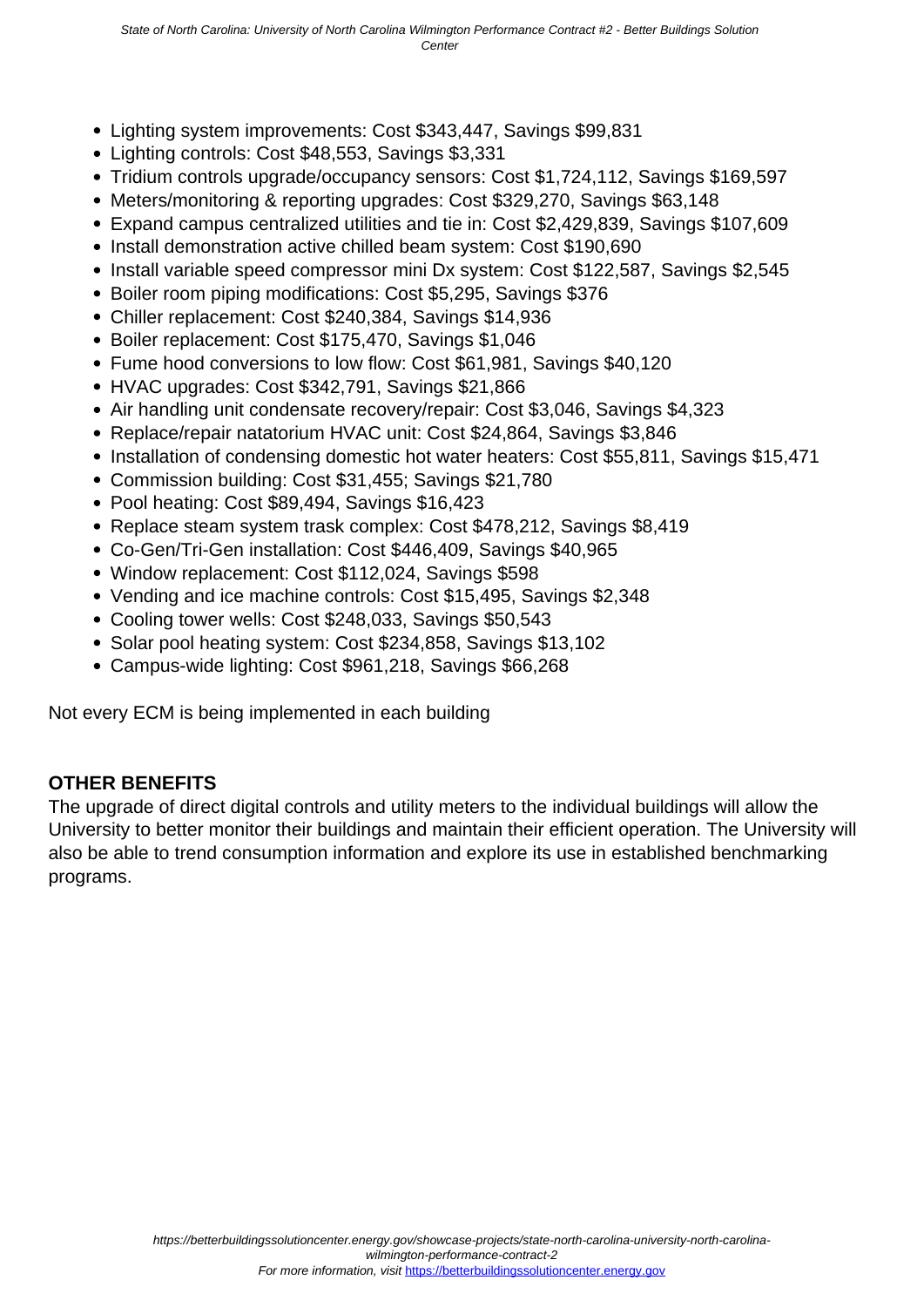



Aerial photo of the campus